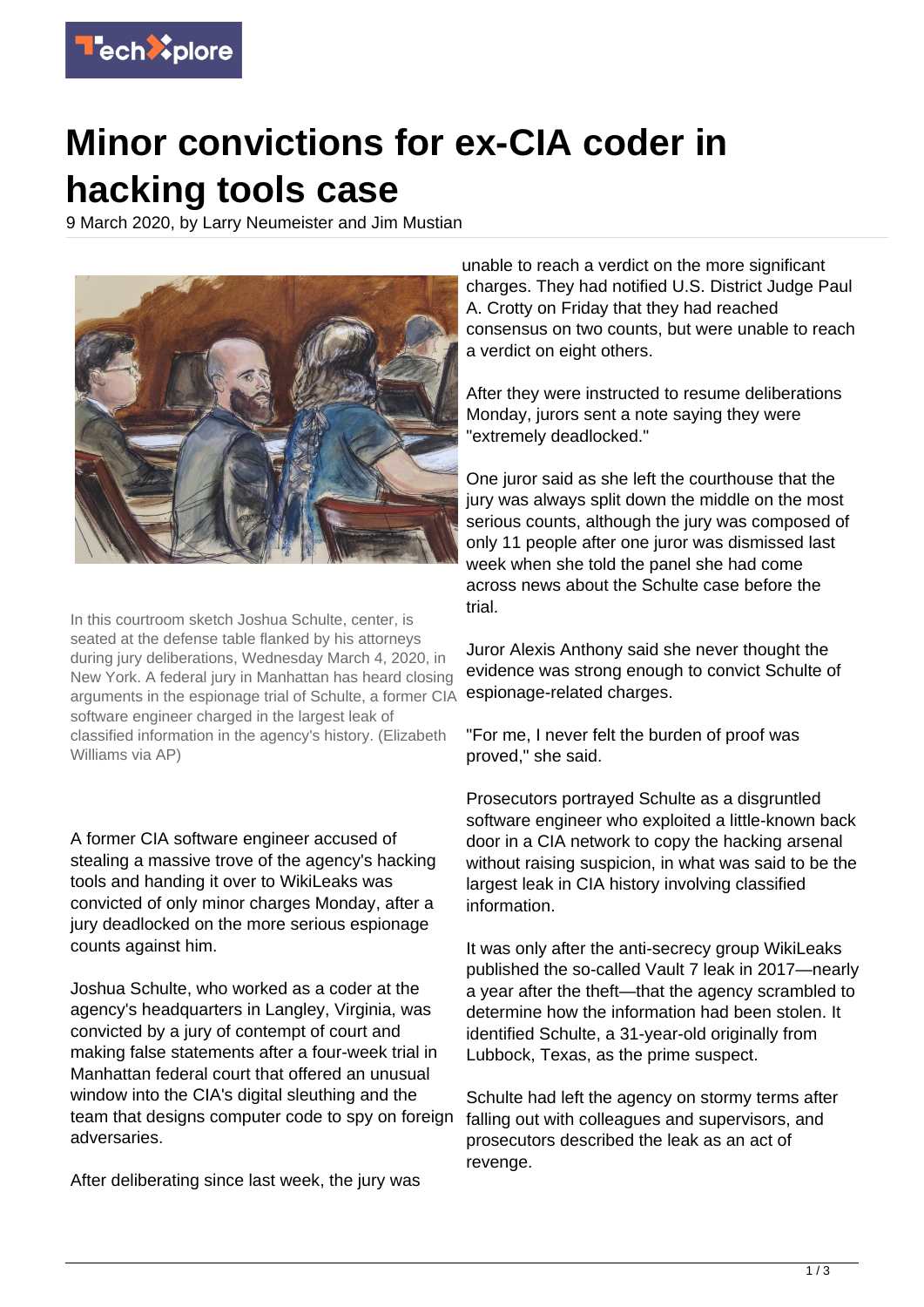

The data dump revealed CIA efforts to hack Apple and Android smartphones and even described efforts to turn internet-connected televisions into listening devices.

"These leaks were devastating to national security," Assistant U.S. Attorney Matthew Laroche told jurors. "The CIA's cyber tools were gone in an instant. Intelligence gathering operations around the world stopped immediately."

But the defense said the prosecution failed to present a clear case or show how they could be sure Schulte was the culprit.

Even after presenting a month of testimony, 18 witnesses and more than 1,000 exhibits, "the government still is not able to answer for you the very basic questions," defense attorney Sabrina Shroff told jurors. "There are more questions now than when this trial first began."

Shroff argued that investigators could not be sure who took the data because the CIA network in question "was the farthest thing from being secure."

"Hundreds of people had access to it," she said. "Hundreds of people could have stolen it."

The mistrial on eight counts injected new uncertainty into a complex case that had been several years in the making. The U.S. Attorney's Office in Manhattan did not immediately say whether prosecutors would retry Schulte on the most serious charges. The CIA also declined to comment.

Schulte faces separate child pornography charges, but his defense team is trying to to have those counts thrown out due to what it calls "misstatements" the FBI made in applying for a warrant to search Schulte's New York City apartment.

Prosecutors said Schulte, after being arrested in New York, attempted to leak even more classified information using a contraband cellphone that had been smuggled into the Metropolitan Correctional Center. They said he declared an "information war" and was "prepared to burn down the United States

government."

© 2020 The Associated Press. All rights reserved. This material may not be published, broadcast, rewritten or redistributed without permission.